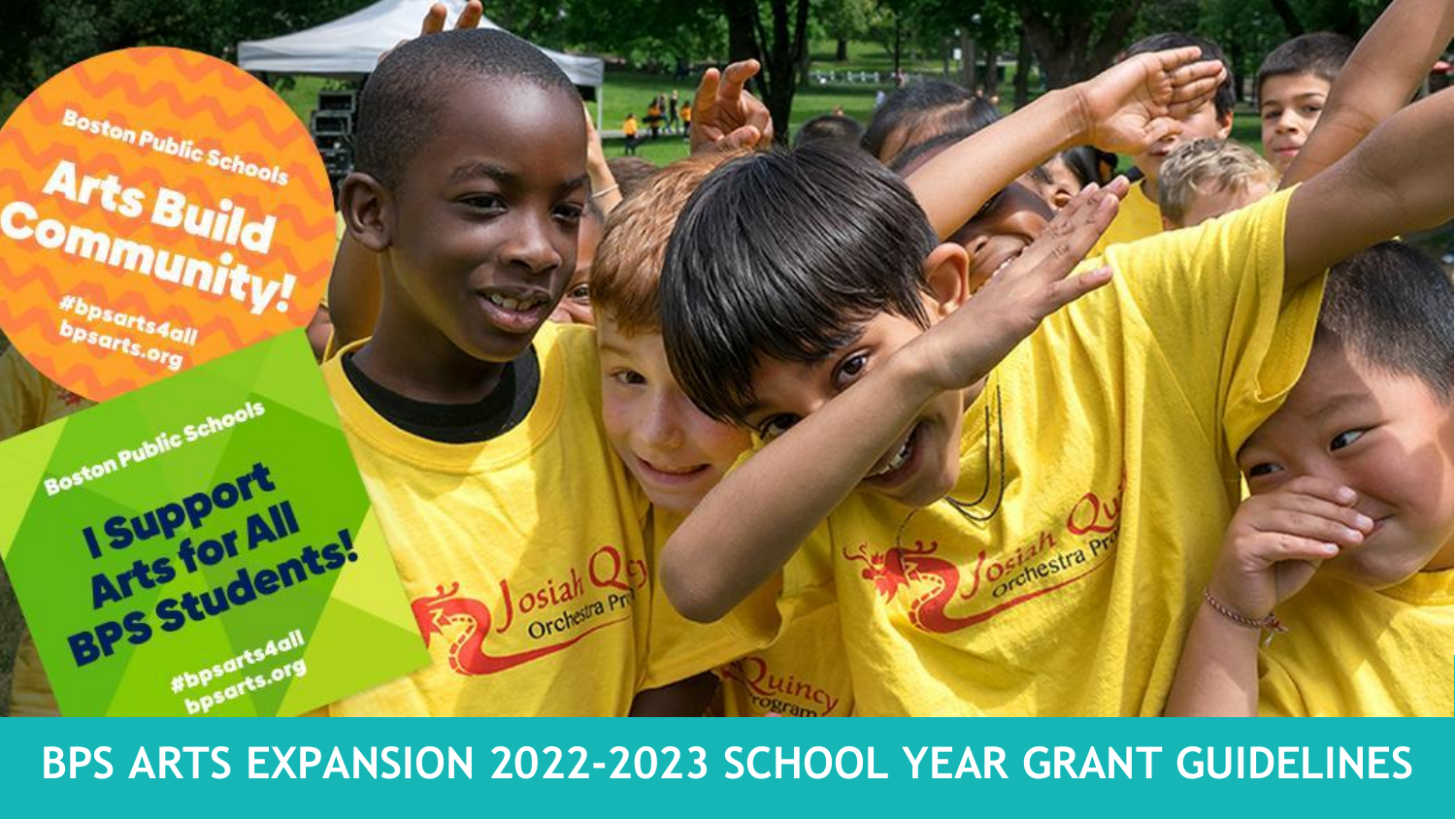### About EdVestors

#### *Mission & Vision Statement*

Advance equitable, meaningful education that prepares every Boston student to activate their power and shape their future.

#### *Values*

- Just
- Thoughtful
- Committed
- In Community
- Optimistic

#### *Approach*

We drive toward our vision by 1) activating people and resources, 2) learning and iterating in context, and 3) influencing system change.









**ON MATH** 



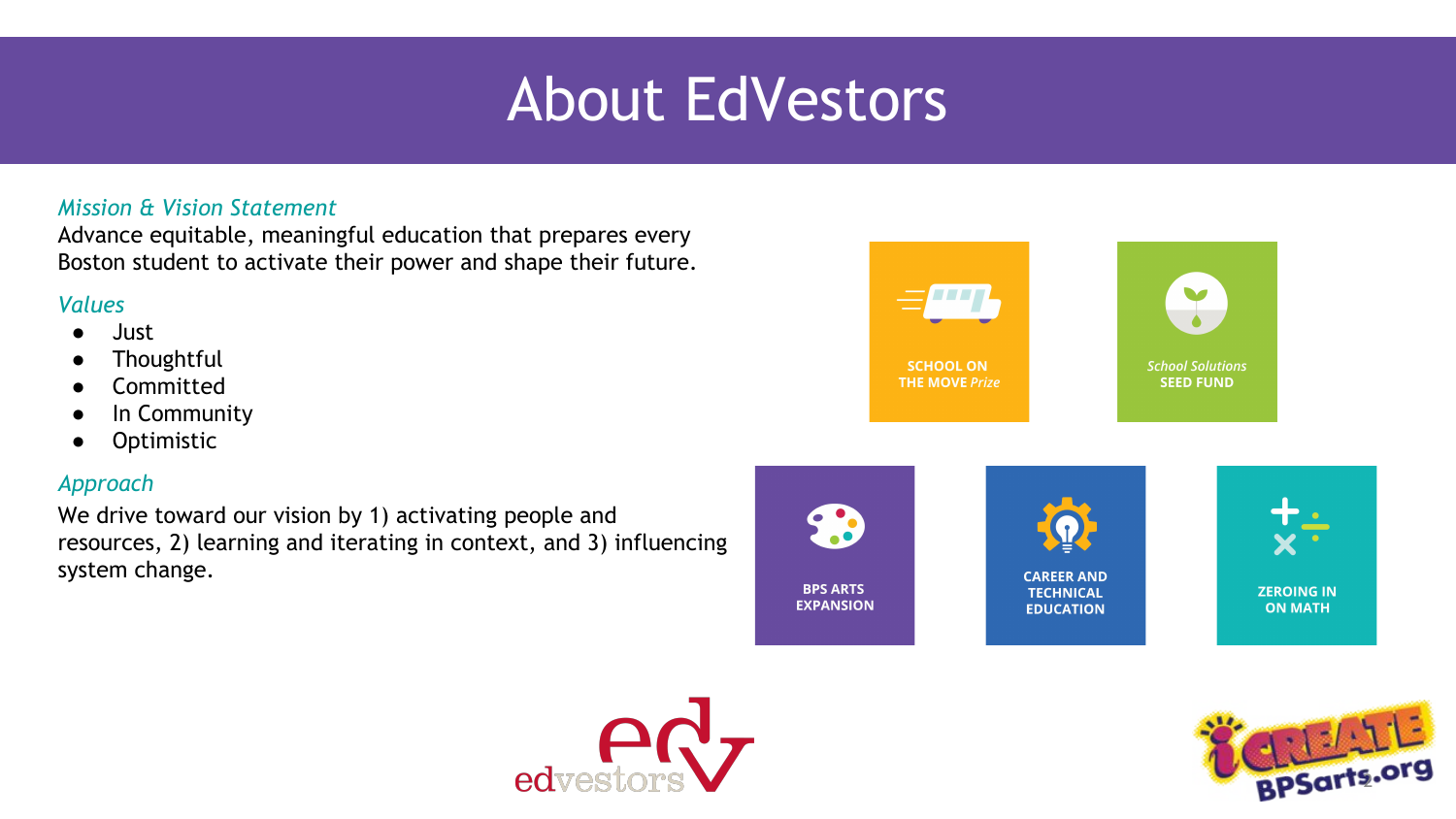### BPS Arts Expansion Goals

**Overarching goal: Increase equitable access to quality arts education for Boston's public school students**

#### **LONG-TERM SUSTAINABILITY AND OWNERSHIP**

Protect the increased annual investment by the BPS and highlight the continued role and relevance of arts education for youth and families to sustain quality arts education for all students.

*Communications and Policy Activities*

#### **EXPAND ARTS INSTRUCTION AND BUILD CAPACITY**

Support policies and practices at the school and district level that further enable BPS to prioritize equitable access and provide high quality arts education.

*Grantmaking and Project Implementation Support Activities*

#### **STRENGTHEN AND COORDINATE PARTNERSHIPS**

Strengthen partnerships that value cultural responsiveness, center community connections and youth voice, and work in coordination with district leadership, school leadership and arts teachers.

*Stakeholder Engagement Activities*



*BPS Arts Expansion has distributed over \$7.4 million in grants since 2009.*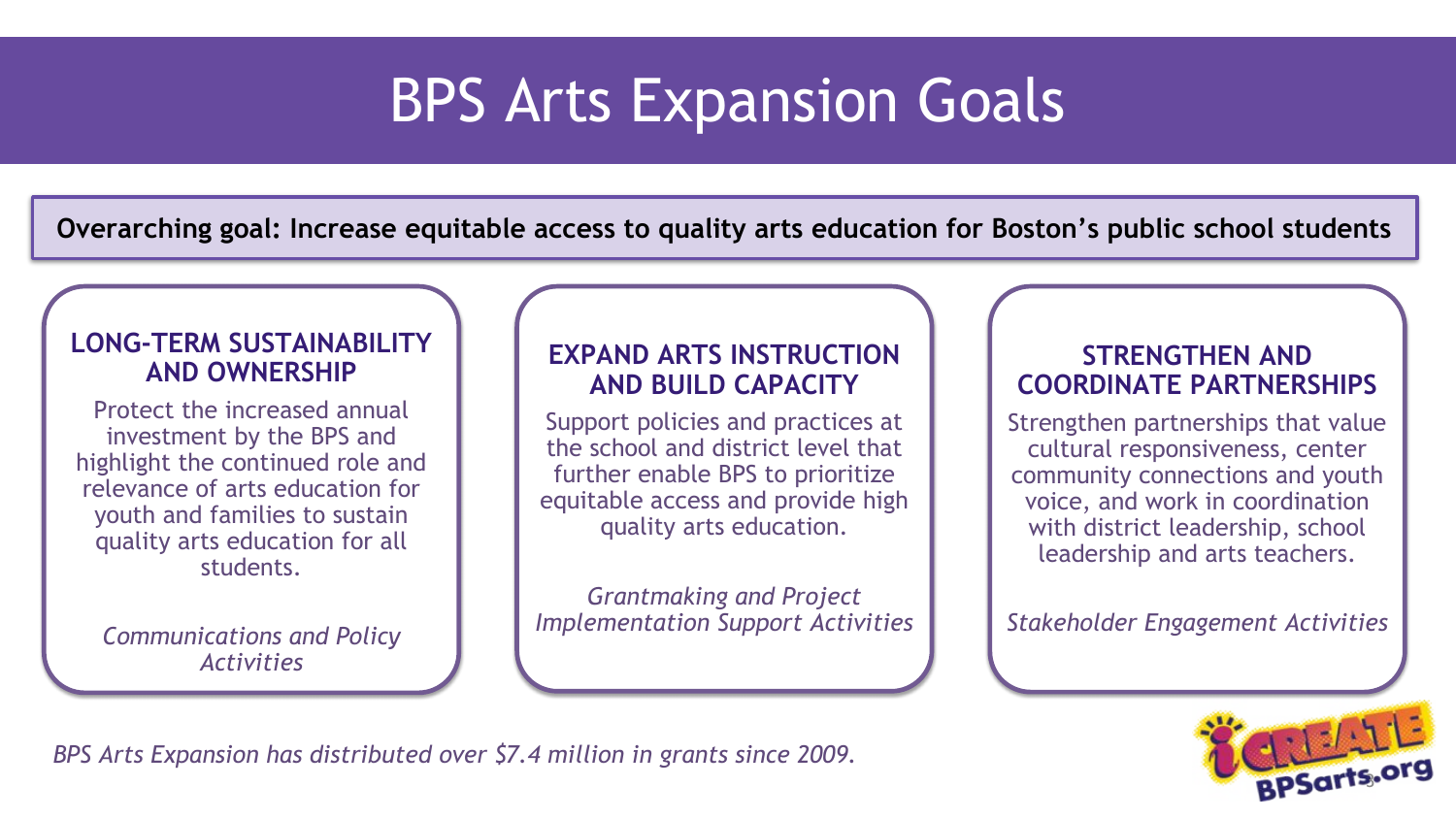### Grant Focus Areas

#### **SCHOOL ARTS INDEX**

*Increase access to quality arts education as measured by the BPS [School Arts Index](https://drive.google.com/drive/folders/1b6ezdM_0FYHEQGZFUM6qSeo-LRwm0bi5?usp=sharing)*.

- Direct arts instruction
- Sequential learning
- Family engagement
- Culturally responsive instruction
- Racial equity
- Returning grantees (funded for 3 years or more) may apply for a one or two year grant
- Typical grant award: \$5,000-\$15,000

#### **CAREER CONNECTED LEARNING**

*Increase or enhance access to quality arts career learning opportunities in grades 9-12.*

- Work-based learning
- Collaborative instruction
- Credential preparation
- Typical grant award: \$5,000-\$10,000

#### **INDIVIDUAL ARTS EDUCATOR**

*Support individual arts teachers and teaching artists.*

- Professional development
- Supplies, materials
- Up to  $$500$  each

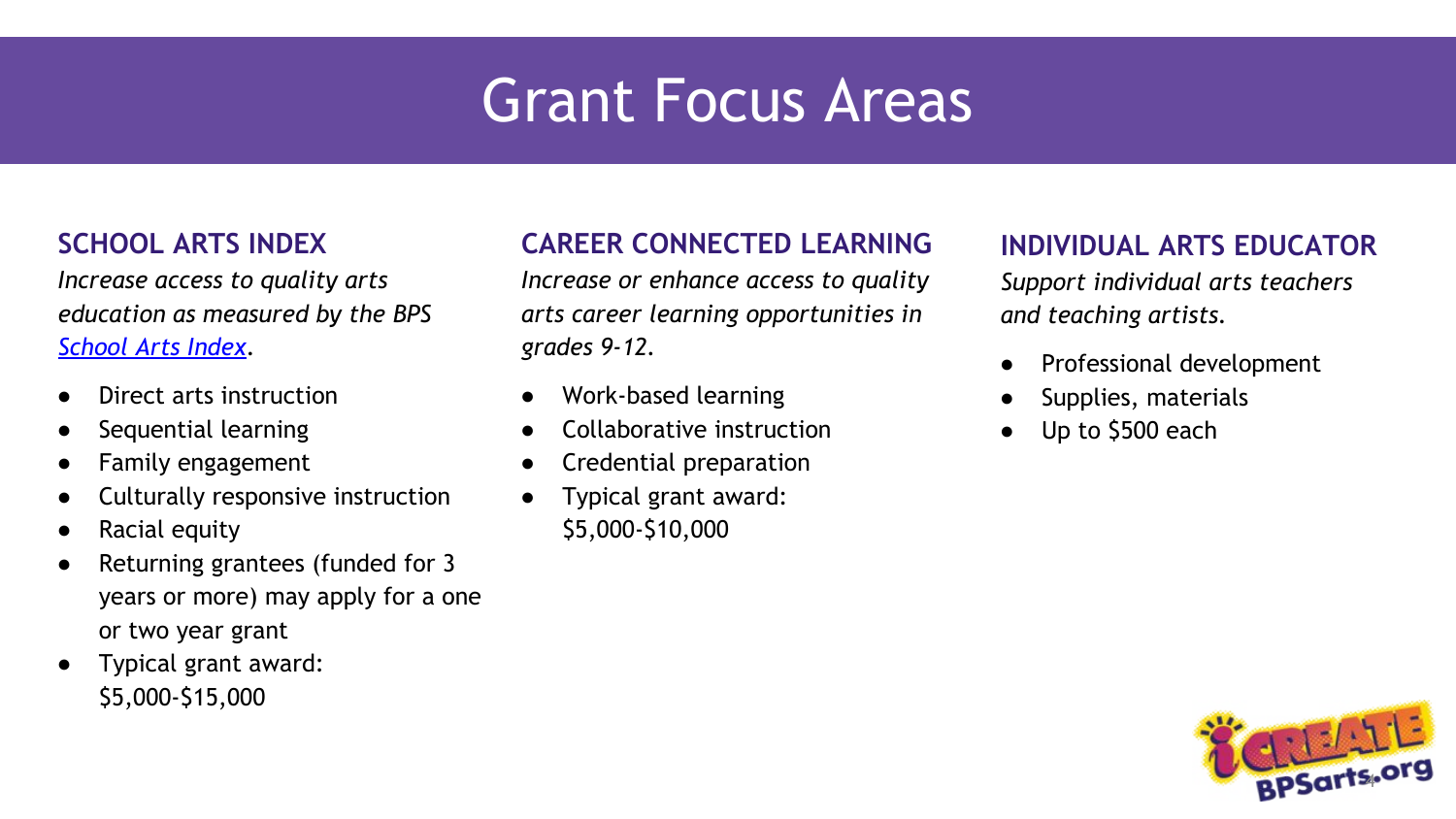### School Arts Index Grant Proposals

#### *Increase access to quality arts education as measured by the BPS [School Arts Index](https://drive.google.com/drive/folders/1b6ezdM_0FYHEQGZFUM6qSeo-LRwm0bi5?usp=sharing)*

*Proposed project should focus on positively impacting* **TWO** *of the following School Arts Index Indicators:*

| DIRECT ARTS INSTRUCTION                            | • (PreK-8): Increase % of students receiving more than 22.5 hours of instruction<br>• (HS): Increase # of students meeting MassCore arts graduation guideline of at least 126 hours of<br>arts credit in grades 9-12<br>• Increase # of arts disciplines being offered                                                                                                                                                                 |
|----------------------------------------------------|----------------------------------------------------------------------------------------------------------------------------------------------------------------------------------------------------------------------------------------------------------------------------------------------------------------------------------------------------------------------------------------------------------------------------------------|
| <b>SEQUENTIAL LEARNING</b>                         | • Create a sequential arts pathway across 3 consecutive grade levels<br>• Increase # of consecutive grades offering the same arts discipline (3 or more consecutive<br>grades)                                                                                                                                                                                                                                                         |
| <b>FAMILY ENGAGEMENT</b>                           | • Provide specific opportunity for families to witness and/or participate in arts learning<br>• Implement a specific project amplifying student/family/community voice<br>*Examples: student performances & art shows, volunteer opportunities, festivals, parent arts<br>committee                                                                                                                                                    |
| <b>CULTURALLY RESPONSIVE</b><br><b>INSTRUCTION</b> | • Arts instruction aligned with BPS culturally and linguistically sustaining practices such as: music<br>repertoire and/or theatre and dance curriculum reflecting genres and artists from multiple cultures<br>and traditions; choi<br>respond to their interests<br>• Provide arts instruction specifically for students with special needs, English Language Learners, or diverse students who have been marginalized educationally |
| RACIAL EQUITY                                      | • Content and curriculum that amplifies BIPOC narratives and voice<br>• Student-driven projects that use the arts as a medium to advance anti-racism and racial justice<br>(examples: original art pieces reflecting students' personal experiences with racial injustice or<br>student-composed protest songs to combat anti-Asian hate)                                                                                              |

5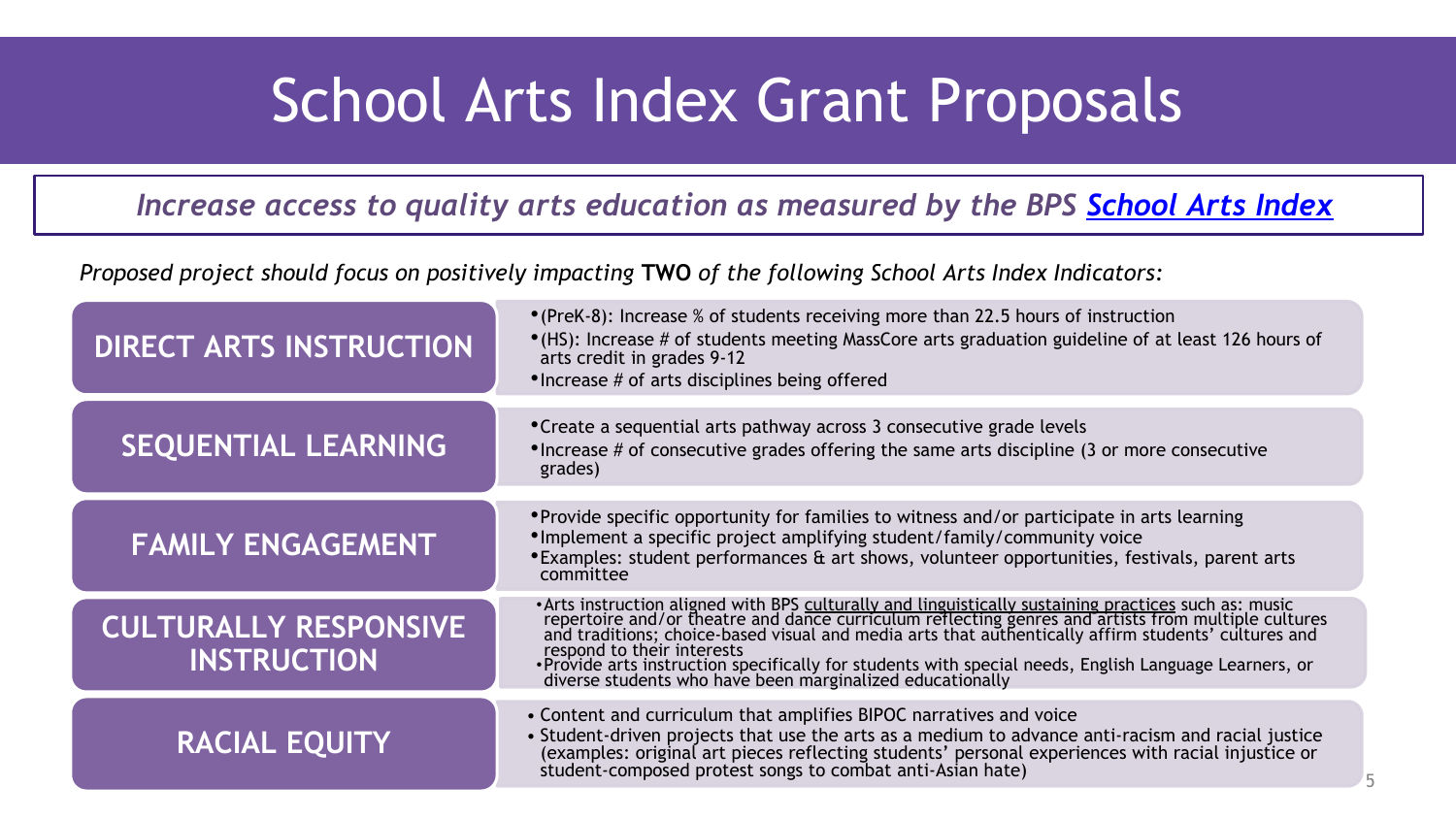### Career Connected Learning Grant Proposals

*Increase or enhance access to quality arts career learning opportunities in grades 9-12*

#### **WORK-BASED LEARNING**

Enables students to participate in structured career exploration and work readiness activities or skills demonstration projects that foster learning about the world of work in the arts/creative economy sectors.

*Examples: arts internships for school credit/pay, audio engineering for a community-based project or event, job shadowing*

#### **COLLABORATIVE INSTRUCTION**

Enables arts partners to collaborate with arts teacher on deepening or creating career connected learning opportunities for students.

*Examples: radio broadcasting, woodworking in visual arts class* 

#### **CREDENTIAL PREPARATION**

Enables students to make progress toward attainment of an arts/creative industry recognized credential or arts college credits.

*Examples: Dual enrollment, Adobe Suite certification*

*Partnerships with arts organizations/teaching artists are strongly encouraged for Career Pathways proposals.* 

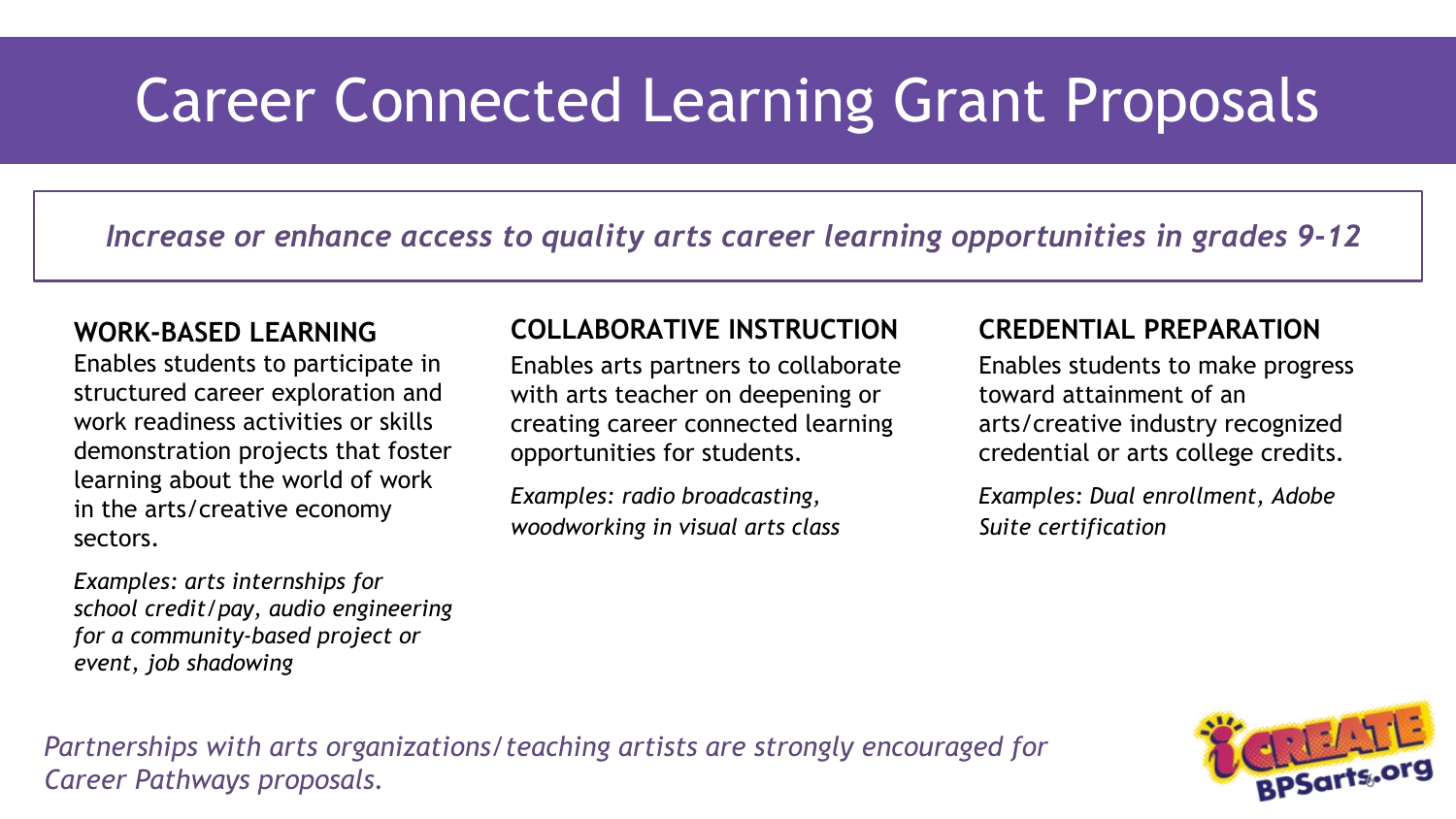# Who Can Apply?

### **ELIGIBILITY**

- All Boston Public Schools can apply for School Arts Index or Career Pathways grants. **Schools must have a completed [2021-22 School Arts](https://www.surveymonkey.com/r/2122BPSArtSurvey) [Survey](https://www.surveymonkey.com/r/2122BPSArtSurvey) on file when submitting their application.** The list of schools who have responded to the survey can be found **[here](https://www.edvestors.org/initiatives/bps-arts-expansion/bps-arts-expansion-grantmaking)** (scroll down to the bottom of the page).
- Proposals must include a **cash school contribution** as part of the Total Project Budget equaling at least 10% of the total Grant Request (20% for applicants who have received BPS Arts Expansion support for 3 or more years).
- Schools can be connected with no more than **2 proposals**.
- Arts partners can apply for support to work with no more than **4 schools**. If an arts partner is planning to apply with more than 4 schools, please e-mail [artsfund@edvestors.org](mailto:artsfund@edvestors.org) to schedule a conversation with EdVestors staff.

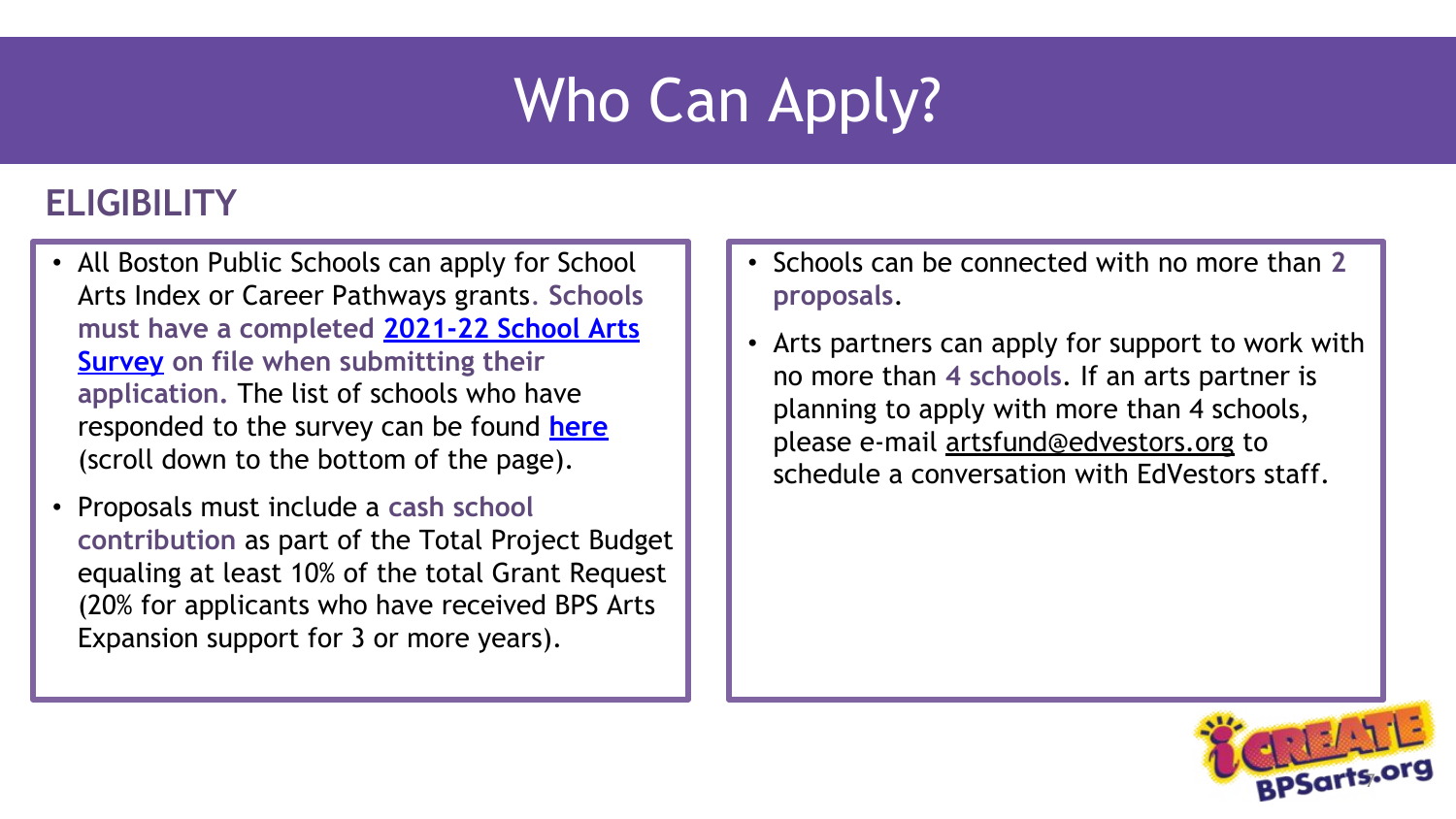### Grant Guidelines

### **RESTRICTIONS**

**Grant Funds are not intended to support the following:**

- One-time field trips or performances, short-term workshops, or other arts exposure activities.
- Equipment purchases or bus transportation as the primary focus of the grant request. Some modest equipment or transportation costs may be considered as part of a larger proposed project. *Please note that any equipment or unused supplies and materials purchased utilizing grant funds become property of Boston Public Schools after the project is complete.*
- Arts instruction that takes place exclusively during out-of-school time without an explicit connection to in school curriculum or activities.
- Grant Funds may not be used to pay for teacher salaries but may be used for teacher stipends.
- Grant funds should not be used to replace line items in existing school or district budgets. Funds are intended to extend or complement existing resources.

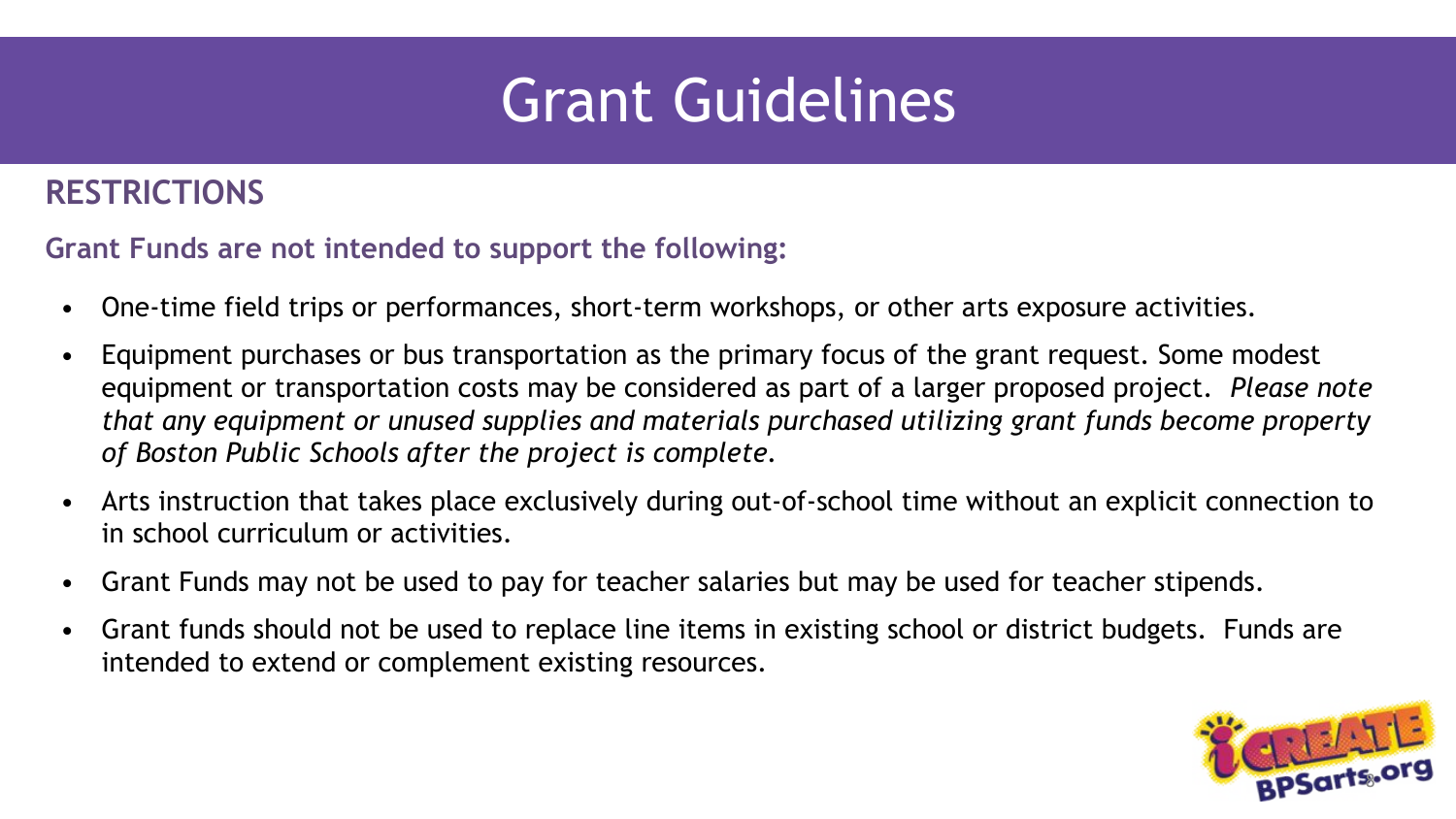# Individual Arts Educator Grant Proposals

*Support BPS certified arts teachers and teaching artists by building their artistic practice*

#### **PROFESSIONAL DEVELOPMENT**

PD for arts educators to further develop their artistic practice or teaching methods.

- Examples: enrollment in a class; attendance at a conference or summer institute; participation in a webinar series
- Please note that grantees may be asked to provide PD related documentation or work samples after completion

#### **ARTS SUPPLIES**

Supplies, materials or equipment needed for a specific project or curriculum unit.

- Examples: purchase of specific materials needed for a clay sculpture unit or costumes needed for a specific theatre or dance project
- Any equipment or unused supplies and materials purchased utilizing grant funds become property of Boston Public Schools after project completion

*Teaching artists must be teaching a long term (min. 30 hours) in school arts residency at a BPS school during the 2022-23 school year to be eligible.* 

*Applications for Individual Arts Educator support of up to \$500 must be completed electronically via the following link: [https://www.surveymonkey.com/r/IAE\\_2223](https://www.surveymonkey.com/r/IAE_2223). For accessibility and reference purposes, questions can be accessed <u>here</u>.* 

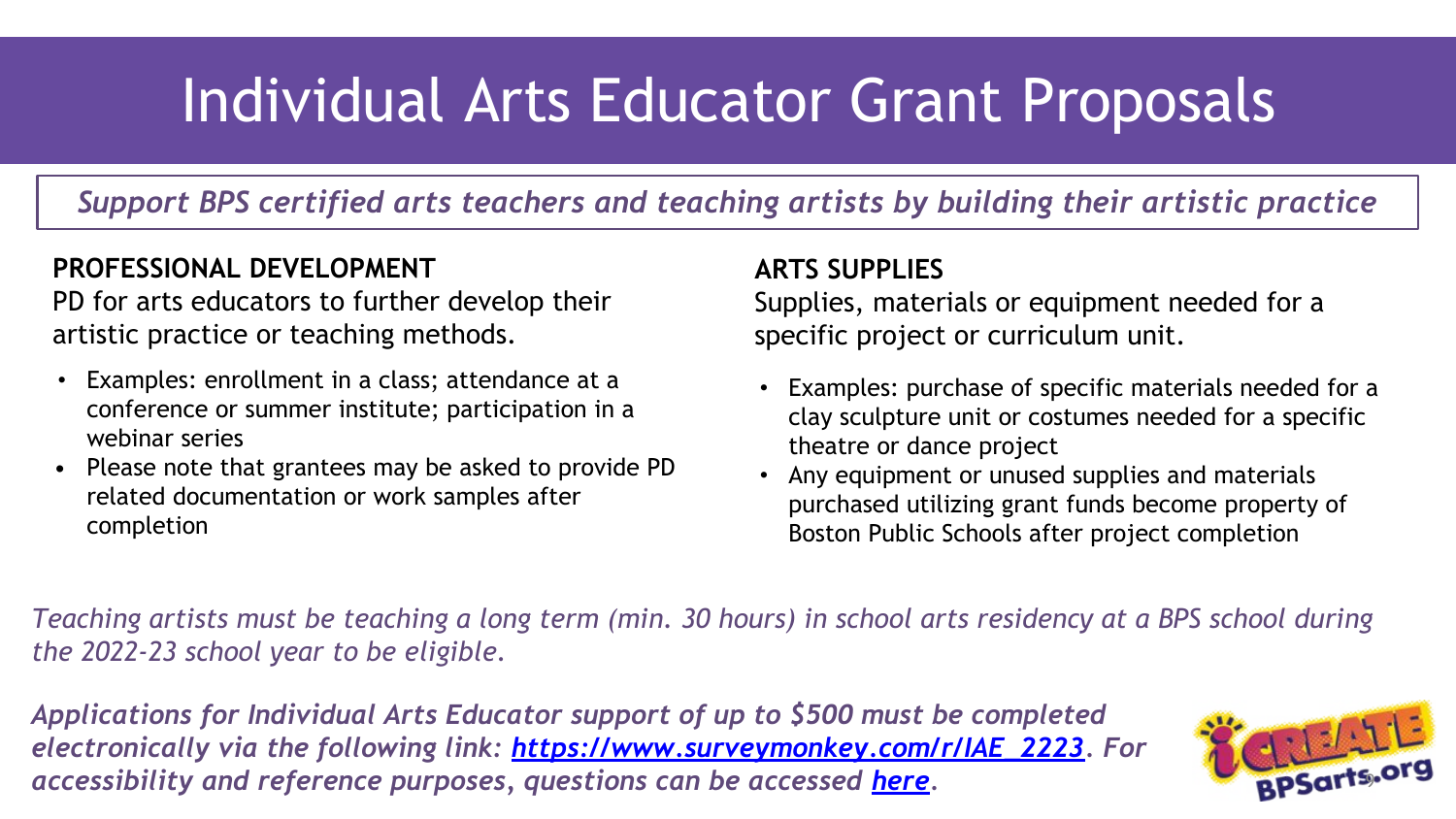## Timeline and How to Apply

#### **APPLICATION LINKS**

*School Arts Index and Career Connected Learning: [https://www.surveymonkey.com/r/BPSAE\\_2223](https://www.surveymonkey.com/r/BPSAE_2223) For accessibility and reference purposes, questions can be accessed [here.](https://docs.google.com/document/d/1-WON4zdcwYzD0KWs-8O3KbUWnJi2csII/edit?usp=sharing&ouid=114599920572162502245&rtpof=true&sd=true)* 

*Individual Arts Educator: [https://www.surveymonkey.com/r/IAE\\_2223](https://www.surveymonkey.com/r/IAE_2223) For accessibility and reference purposes, questions can be accessed [here.](https://docs.google.com/document/d/1BMo1WwDRneKpVAm-LbUiqfVTI-GvoRYO/edit)* 

#### **TIMELINE**

Tuesday, February 8, 4pm Information session Early June **Early June 19 Construction** Grant Awards Announced September 2022-June 2023 Grant Period

**Wednesday, March 23 Grant Applications due by 4:00pm** Tuesday, June 14 Grantee Orientation meeting, 3:30pm

*You may be asked to have a follow-up conversation with EdVestors during the grant decision period.*